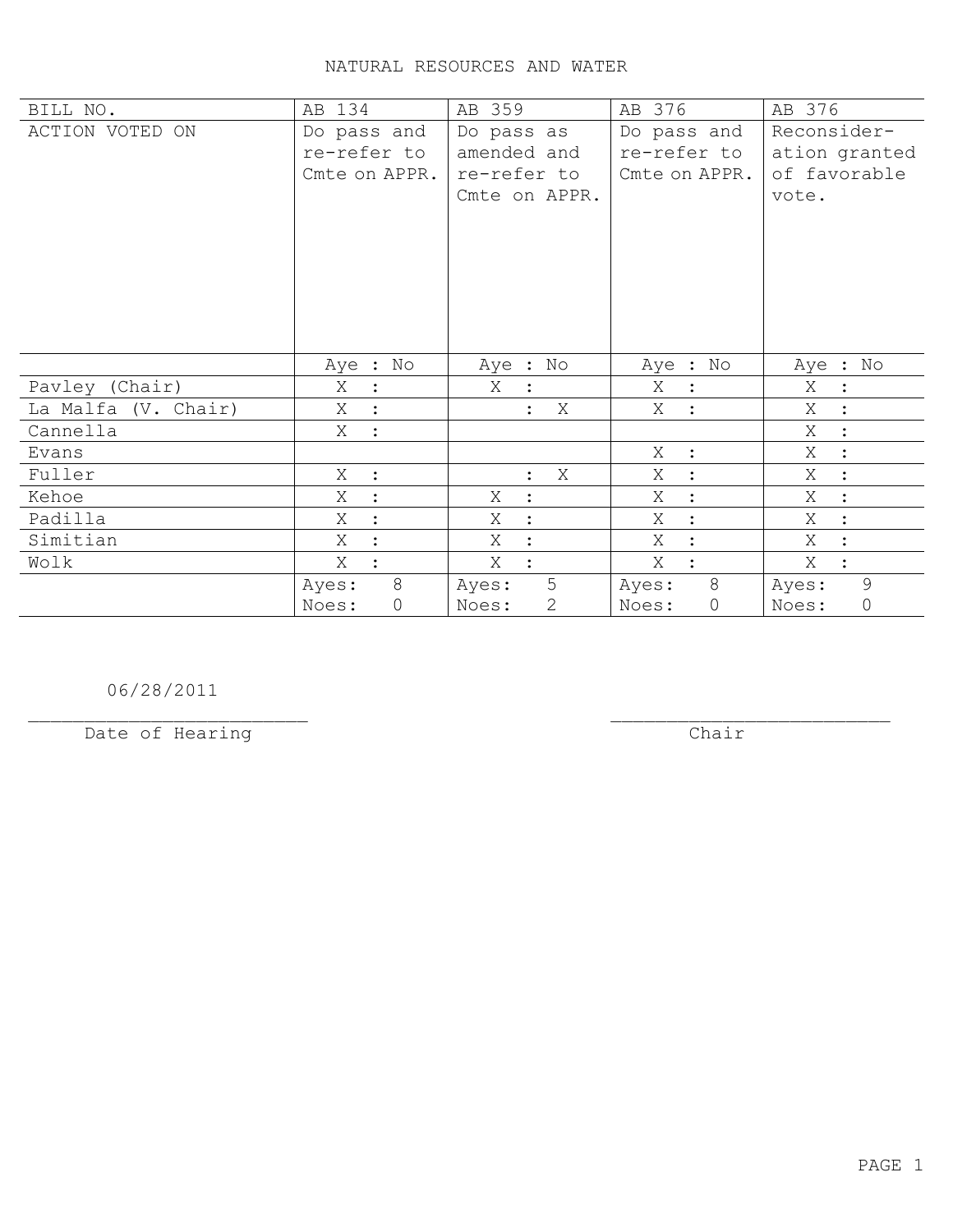| BILL NO.            | AB 376                   | AB 380                              | AB 418              | AB 528               |
|---------------------|--------------------------|-------------------------------------|---------------------|----------------------|
| ACTION VOTED ON     | Do pass and              | Do pass and                         | Do pass as          | Do pass and          |
|                     | re-refer to              | re-refer to                         | amended and         | re-refer to          |
|                     | Cmte on APPR.            | Cmte on APPR.                       | re-refer to         | Cmte on APPR.        |
|                     |                          |                                     | Cmte on APPR.       |                      |
|                     |                          |                                     |                     |                      |
|                     |                          |                                     |                     |                      |
|                     |                          |                                     |                     |                      |
|                     |                          |                                     |                     |                      |
|                     |                          |                                     |                     |                      |
|                     |                          |                                     |                     |                      |
|                     | Aye : No                 | Aye : No                            | Aye : No            | Aye : No             |
| Pavley (Chair)      | Χ<br>$\ddot{\cdot}$      | X<br>$\ddot{\phantom{1}}$           | Χ<br>$\ddot{\cdot}$ | X                    |
| La Malfa (V. Chair) | Χ                        |                                     | X                   | X                    |
| Cannella            |                          | X<br>$\sim$ 100                     | Χ<br>$\ddot{\cdot}$ | Χ<br>$\mathbf{L}$    |
| Evans               | $X$ :                    | Χ<br>$\langle \cdot, \cdot \rangle$ | X<br>$\ddot{\cdot}$ | X<br>$\mathbf{L}$    |
| Fuller              |                          | Χ<br>$\ddot{\cdot}$                 | Χ<br>$\ddot{\cdot}$ |                      |
| Kehoe               | Χ<br>$\ddot{\cdot}$      | X<br>$\cdot$ :                      | X<br>$\cdot$        | X :                  |
| Padilla             | X<br>$\ddot{\cdot}$      | X<br>$\mathbf{r}$                   | X<br>$\ddot{\cdot}$ | X<br>$\ddot{\cdot}$  |
| Simitian            | X                        |                                     |                     | X                    |
| Wolk                | Χ                        | $X$ :                               | $X$ :               | Χ<br>$\ddot{\cdot}$  |
|                     | $7\overline{ }$<br>Ayes: | 6<br>Ayes:                          | 8<br>Ayes:          | 7<br>Ayes:           |
|                     | Noes:<br>$\mathsf{O}$    | $\mathbf 1$<br>Noes:                | $\circ$<br>Noes:    | Noes:<br>$\mathbf 1$ |

06/28/2011

Date of Hearing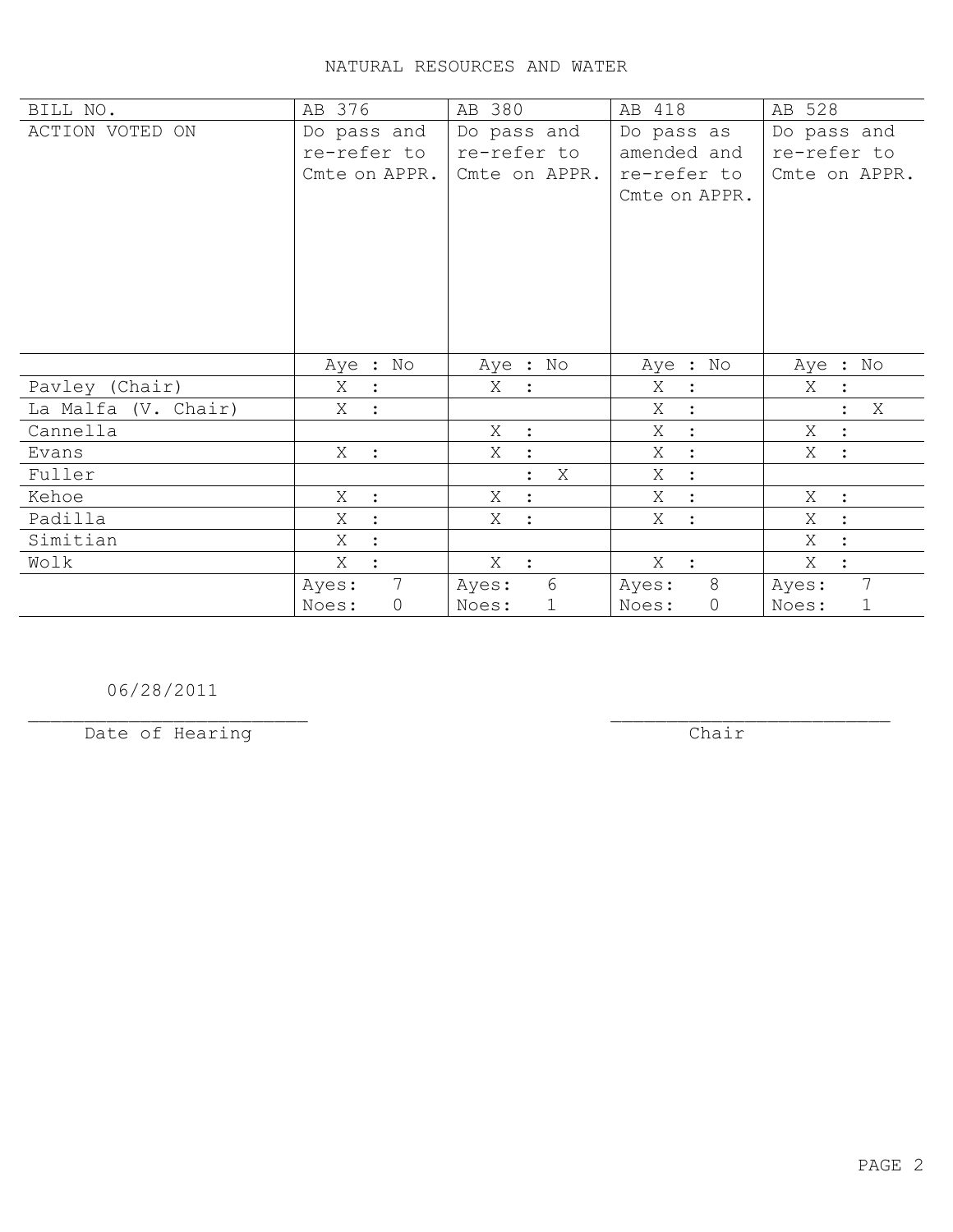| BILL NO.            | AB 565              | AB 628                   | AB 787              | AB 964                    |
|---------------------|---------------------|--------------------------|---------------------|---------------------------|
| ACTION VOTED ON     | Do pass and         | Do pass as               | Do pass as          | Do pass as                |
|                     | re-refer to         | amended and              | amended and         | amended and               |
|                     | Cmte on APPR.       | re-refer to              | re-refer to         | re-refer to               |
|                     |                     | Cmte on APPR.            | Cmte on             | Cmte on                   |
|                     |                     |                          | APPR., Rec.         | APPR., Rec.               |
|                     |                     |                          | Consent             | Consent                   |
|                     |                     |                          |                     |                           |
|                     |                     |                          |                     |                           |
|                     |                     |                          |                     |                           |
|                     |                     |                          |                     |                           |
|                     | Aye : No            | Aye : No                 | Aye : No            | Aye : No                  |
|                     |                     |                          |                     |                           |
| Pavley (Chair)      | X                   | X                        | X<br>$\ddot{\cdot}$ | Χ<br>$\ddot{\phantom{0}}$ |
|                     |                     |                          |                     |                           |
| La Malfa (V. Chair) | X                   | Χ<br>$\ddot{\cdot}$      | X<br>$\ddot{\cdot}$ | Χ<br>$\sim$ 1 $^{\circ}$  |
| Cannella            | Χ<br>$\ddot{\cdot}$ | Χ<br>$\mathbb{R}^2$      | Χ<br>$\ddot{\cdot}$ | Χ<br>$\sim$ 1 $^{\circ}$  |
| Evans               | X<br>$\ddot{\cdot}$ | X<br>$\ddot{\cdot}$      | X<br>$\ddot{\cdot}$ | X<br>$\ddot{\cdot}$       |
| Fuller              | Χ<br>$\bullet$      | Χ<br>$\ddot{\cdot}$      | Χ<br>$\ddot{\cdot}$ | Χ<br>$\ddot{\cdot}$       |
| Kehoe               | Χ<br>$\ddot{\cdot}$ | Χ<br>$\ddot{\cdot}$      | Χ<br>$\ddot{\cdot}$ | Χ<br>$\ddot{\cdot}$       |
| Padilla             | X                   | X<br>$\ddot{\cdot}$      | Χ<br>$\ddot{\cdot}$ | X<br>$\ddot{\cdot}$       |
| Simitian            | X                   | X<br>$\ddot{\cdot}$      | X<br>$\ddot{\cdot}$ | X<br>$\ddot{\cdot}$       |
| Wolk                | Χ                   | Χ<br>$\cdot$             | X                   | Χ                         |
|                     | 8<br>Ayes:          | $7\phantom{.0}$<br>Ayes: | 9<br>Ayes:          | 9<br>Ayes:                |

06/28/2011

Date of Hearing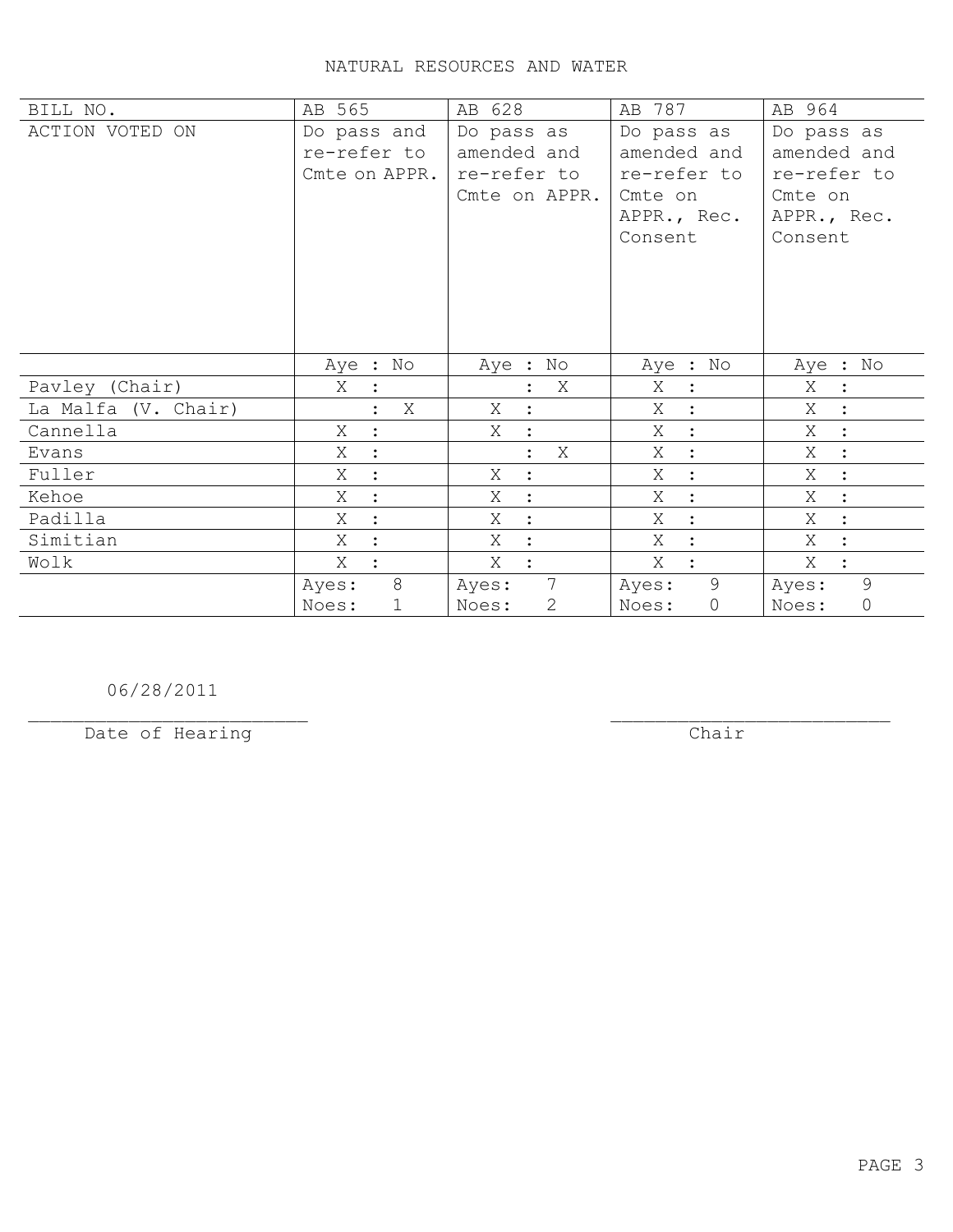| BILL NO.            | AB 1077                   | AB 1112                   | AB 1152             | AB 1162                   |
|---------------------|---------------------------|---------------------------|---------------------|---------------------------|
| ACTION VOTED ON     | Do pass as                | Do pass and               | Do pass as          | Do pass and               |
|                     | amended and               | re-refer to               | amended and         | re-refer to               |
|                     | re-refer to               | Cmte on $E.Q.$            | re-refer to         | Cmte on APPR.             |
|                     | Cmte on APPR.             |                           | Cmte on             |                           |
|                     |                           |                           | APPR., Rec.         |                           |
|                     |                           |                           | Consent             |                           |
|                     |                           |                           |                     |                           |
|                     |                           |                           |                     |                           |
|                     |                           |                           |                     |                           |
|                     |                           |                           |                     |                           |
|                     | Aye : No                  | Aye : No                  | Aye : No            | Aye : No                  |
| Pavley (Chair)      | Χ<br>$\mathbf{L}$         | Χ                         | X<br>$\ddot{\cdot}$ | X                         |
| La Malfa (V. Chair) | Χ                         | X                         | X<br>$\ddot{\cdot}$ | $\sim$ 1<br>X<br>$\sim$ : |
| Cannella            | Χ                         | Χ                         | X<br>$\ddot{\cdot}$ | X<br>$\mathbf{r}$         |
| Evans               | Χ                         | X                         | Χ<br>$\ddot{\cdot}$ | Χ<br>$\mathbb{R}^2$       |
| Fuller              | Χ<br>$\ddot{\phantom{a}}$ | Χ<br>$\ddot{\phantom{a}}$ | Χ<br>$\ddot{\cdot}$ | Χ<br>$\sim$ 1 $^{\circ}$  |
| Kehoe               | X<br>$\ddot{\cdot}$       | Χ                         | Χ<br>$\ddot{\cdot}$ | X<br>$\ddot{\cdot}$       |
|                     | ÷                         | Χ<br>$\bullet$            | $\ddot{\cdot}$      | X<br>$\ddot{\cdot}$       |
| Padilla             | Χ                         |                           | Χ                   |                           |
| Simitian            | Χ<br>$\ddot{\cdot}$       | X                         | Χ<br>$\ddot{\cdot}$ | X                         |
| Wolk                | $X_{-}$<br>$\cdot$        | X                         | X                   | X<br>$\ddot{\cdot}$       |
|                     | $6\phantom{.}6$<br>Ayes:  | $6\,$<br>Ayes:            | 9<br>Ayes:          | 9<br>Ayes:                |
|                     | 3<br>Noes:                | 3<br>Noes:                | $\circ$<br>Noes:    | 0<br>Noes:                |

06/28/2011

Date of Hearing